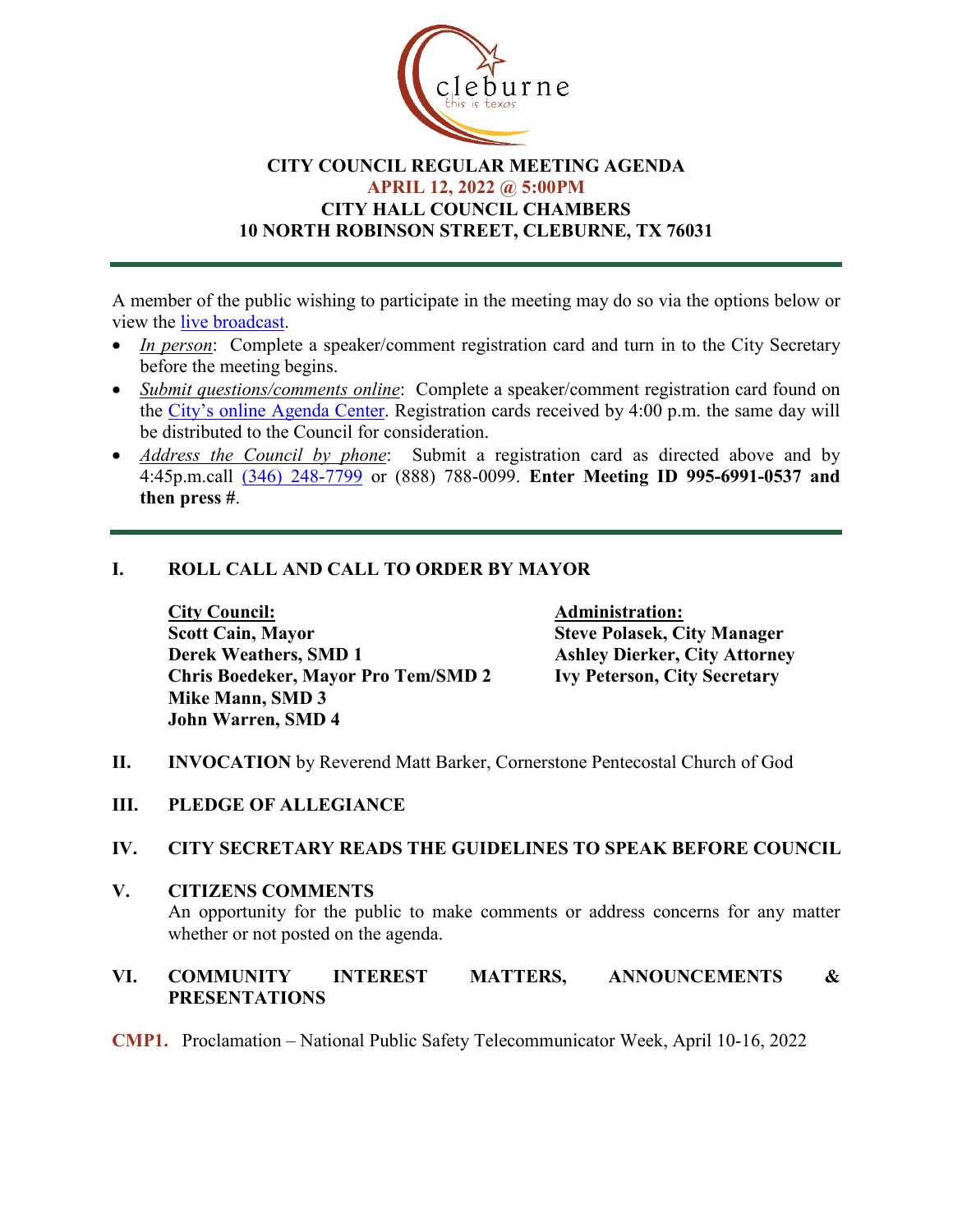# **CONSENT AGENDA**

All of the following items on the Consent Agenda are considered to be routine and selfexplanatory by the Council and will be enacted with one motion. There will be no separate discussion of these items unless a Council Member or citizen so requests. For a citizen to request removal of an item, a speaker card must be filled out and submitted to the City Secretary prior to the beginning of the meeting.

## **MN1. CONSIDER MINUTES FOR THE MARCH 22, 2022 REGULAR COUNCIL MEETING.**

## **RS1. CONSIDER A RESOLUTION CONSENTING TO THE EXTENSION OF THE DECLARATION OF LOCAL DISASTER UNTIL APRIL 26, 2022.**

### Presented by: Steve Polasek, City Manager

Summary: On March 23, 2020, the Mayor executed a Declaration of Local Disaster ("Declaration") for the City of Cleburne pursuant to Section 418.108(a) of the Texas Government Code, which was for a period of seven days. In accordance with 418.108(b) of the Texas Government Code and following Governor Greg Abbott's executive orders, the City Council has approved extensions to said Declaration, and continues to take actions to promote health and safety, and suppress the spread of COVID-19 in the community. This resolution for your consideration is to extend the existing Declaration to the next regular council meeting date of April 26, 2022 at 11:59 p.m. central daylight time.

### **RS2. CONSIDER A RESOLUTION AUTHORIZING THE EXTENSION OF THE INTERLOCAL AGREEMENT WITH JOHNSON COUNTY EMERGENCY SERVICES DISTRICT #1 FOR FIRE DISPATCH SERVICES.**

### Presented by: Scott Lail, Fire Chief

Summary: On March 10, 2020, City Council authorized the renewal of the Interlocal Agreement with Johnson County Emergency Services District #1 for fire dispatch services. The Agreement was for a two-year period, April 1, 2020 through March 31, 2022, and provides for an extension option of an additional two years, expiring March 31, 2024. The services are to provide fire dispatch services and continuing maintenance and upgrades to Fire/EMS dispatching software and equipment for an annual fee of \$10,000. All additional compensation is in the form of exchange of services by responses to emergencies using mutual or automatic aid of Cleburne resources to areas outside the city limits of Cleburne, and Johnson County ESD #1 resources into the city limits of Cleburne as agreed upon by Cleburne and Johnson County ESD #1.

## **RS3. CONSIDER A RESOLUTION APPROVING THE APPOINTMENT OF MICHELLE BEESON, M.D. FOR PROFESSIONAL SERVICES AS THE HEALTH AUTHORITY FOR THE CITY OF CLEBURNE.**

Presented by: Scott Lail, Fire Chief

Summary: Due to the Disaster Declaration, the pandemic associated with the Coronavirus and CoVID-19, and the need for ongoing preparedness, Dr. Michelle Beeson is being recommended for reappointed as the City's Municipal Health Authority for a period of two years. This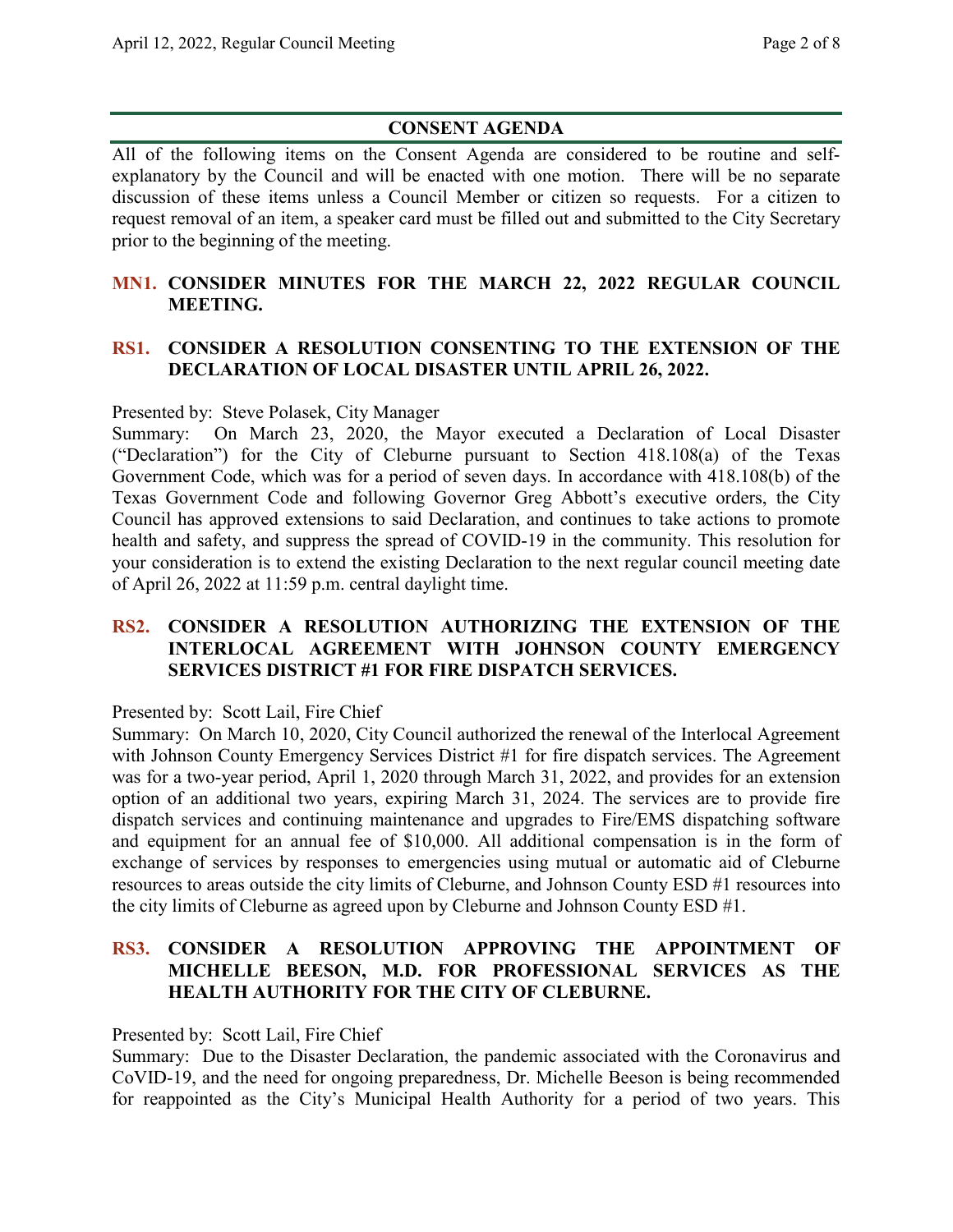appointment allows the City of Cleburne to continue to CoVID test employees as needed. In the event that another CoVID strain or other health emergency should arise, it enables City Staff to receive expert medical advice quickly. Dr. Beeson has served the City as Cleburne Fire Department's Medical Director since 1999, and said services fall under the currently Medical Director contract.

### **RS4. CONSIDER A RESOLUTION AUTHORIZING A CHAPTER 380 ECONOMIC DEVELOPMENT AGREEMENT WITH GARY FOX HOMES TO REIMBURSE AN AMOUNT EQUAL TO ASSESSED AND COLLECTED IMPACT FEES, UP TO A MAXIMUM OF \$4,000 UNDER THE INFILL LOT IMPACT FEE REBATE INCENTIVE PROGRAM FOR CONSTRUCTION OF A NEW HOME LOCATED AT 1138A ALVARADO STREET.**

### Presented by: Grady Easdon, Economic Development Manager

Summary: Mr. Fox has submitted an application for reimbursement of impact fees under the Infill Lot Impact Fee Rebate Incentive Program that was first adopted by City Council at the January 28, 2020 meeting. The Program was renewed as part of the Fiscal Year 2022 budget that was adopted at the September 14, 2021 City Council meeting. Their approximate investment will be \$145,000 for a 1,292 square foot home at 1138A Alvarado Street. This is one of the many "infill lots" in Cleburne that have been acquired by builders or developers for the purpose of constructing a new home for resale. As part of the Program, the builder must meet certain design and development standards and other criteria in order to qualify for reimbursement of these fees. Based upon the application documents and building plans submitted, the project meets the required criteria for Council consideration. Should this request be approved, there will be \$28,000 remaining for future projects under this Program.

### **RS5. CONSIDER A RESOLUTION AUTHORIZING THE RENEWAL OF THE SERVICE AGREEMENT WITH HUB INTERNATIONAL, LTD FOR HEALTH AND WELFARE BENEFITS CONSULTING SERVICES.**

Presented by: Debra Powledge, Director of Human Resources

Summary: As health care costs continue to rise, and legislative and economic changes alter the benefit landscape, the City of Cleburne continues to seek innovative and cost-efficient employee benefits solutions. The City must continue to work aggressively in controlling cost management, including strong vendor management and sound plan design.

The City of Cleburne executed a contract in 2019 for a three-year agreement beginning June 1, 2019 through March 31, 2022. The terms included an option to renew for two additional one-year terms. HUB will be compensated by receiving 1% commission from the health insurance carrier for services rendered. HUB will not charge for expenses and will not accept any contingent compensation from contracted providers.

HUB International will provide consulting relating to all of the City's health plans and wellness initiatives to improve outcomes of health and welfare benefits. This includes optimizing the City's health and welfare benefit plan designs as compared to market and making recommendations to address the City's specific benefits and financial requirements. This employee benefits consulting services will consist of compliance auditing and implementation,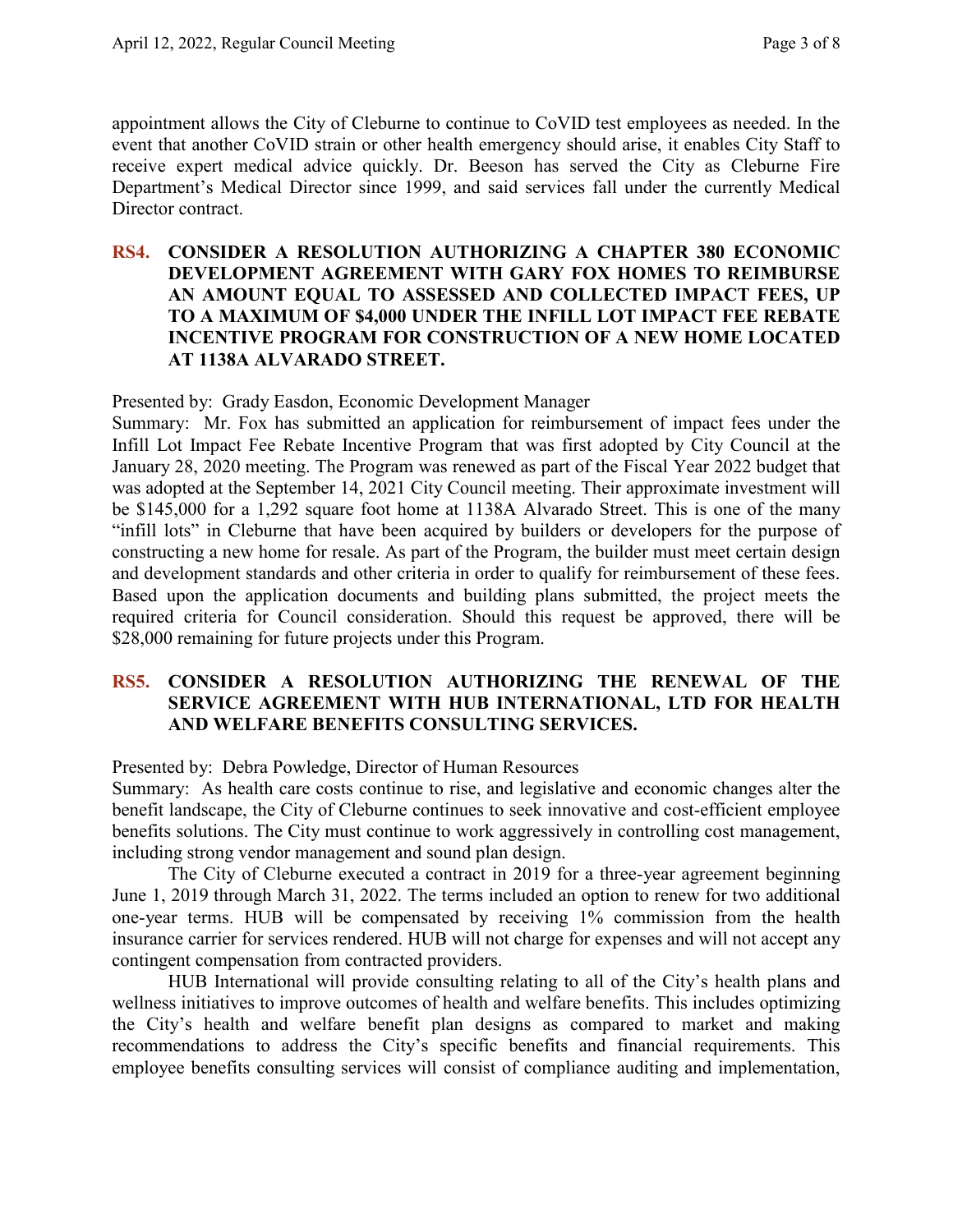actuarial analytics and consulting, strategic consulting and implementation, and account management to include monthly and quarterly reporting, review, and analysis.

#### **OC1. CONSIDER ACCOUNTS PAYABLE FOR THE MONTH OF FEBRUARY 2022.**

Presented by: Rhonda Daugherty, Director of Finance

### **ACTION AGENDA**

### **OR1.** *\*PUBLIC HEARING\** **CONSIDER AN ORDINANCE REZONING ±0.15 ACRES FROM M1 (LIGHT INDUSTRIAL DISTRICT) TO SF-4 (SINGLE-FAMILY DWELLING DISTRICT), LOCATED AT 609 COLORADO STREET, AS REQUESTED BY MISAEL RODRIGUEZ, CASE ZC22-007.**

Presented by: David Jones, Community Development Director

Summary: The applicant has requested to rezone approximately 0.15 acres from M1 (Light Industrial District) to SF-4 (Single-Family District) for the property located at 609 Colorado Street. The applicant has indicated their intent to rezone the subject property for the construction of a single-family residence. The Planning and Zoning Commission considered this request at their March 28, 2022 meeting and recommended approval with a vote of 5-0.

## **OR2.** *\*PUBLIC HEARING\** **CONSIDER AN ORDINANCE REZONING ±0.23 ACRES FROM M1 (LIGHT INDUSTRIAL DISTRICT) TO SF-4 (SINGLE-FAMILY DWELLING DISTRICT), LOCATED AT 941 NORTH BORDER STREET, AS REQUESTED BY ALEMTHAN PROPERTIES, LLC, REPRESENTED BY MICHAEL KILE, CASE ZC22-009.**

Presented by: David Jones, Community Development Director

Summary: The applicant has requested to rezone approximately 0.23 acres from M1 (Light Industrial District) to SF-4 (Single-Family District) for the property located at 941 North Border Street. The applicant has indicated their intent to rezone the subject property for the construction of a single-family residence. The Planning and Zoning Commission considered this request at their March 28, 2022 meeting and recommended approval with a vote of 5-0.

**OR3.** *\*CONTINUE PUBLIC HEARING\** **CONSIDER AN ORDINANCE AMENDING CHAPTER THREE: "PLAN COMPONENTS" OF THE CITY OF CLEBURNE'S 2014 COMPREHENSIVE PLAN, PLAN CLEBURNE; THE CLEBURNE COMPREHENSIVE PLAN, A VISION FOR THE FUTURE, A ROADMAP FOR GROWTH, BY REPEALING AND REPLACING THE "FUTURE LAND USE PLAN" SECTION IN ITS ENTIRETY.**

Presented by: David Jones, Community Development Director

Summary: Staff is proposing amendments to chapter three titled "Plan Components" of the City of Cleburne's 2014 Comprehensive Plan to update the City's Future Land Use Plan (FLUP) Map and associated text describing the land use categories. These amendments coincide with the Zoning Ordinance and Zoning Map update. The purpose of this update is to refine the FLUP map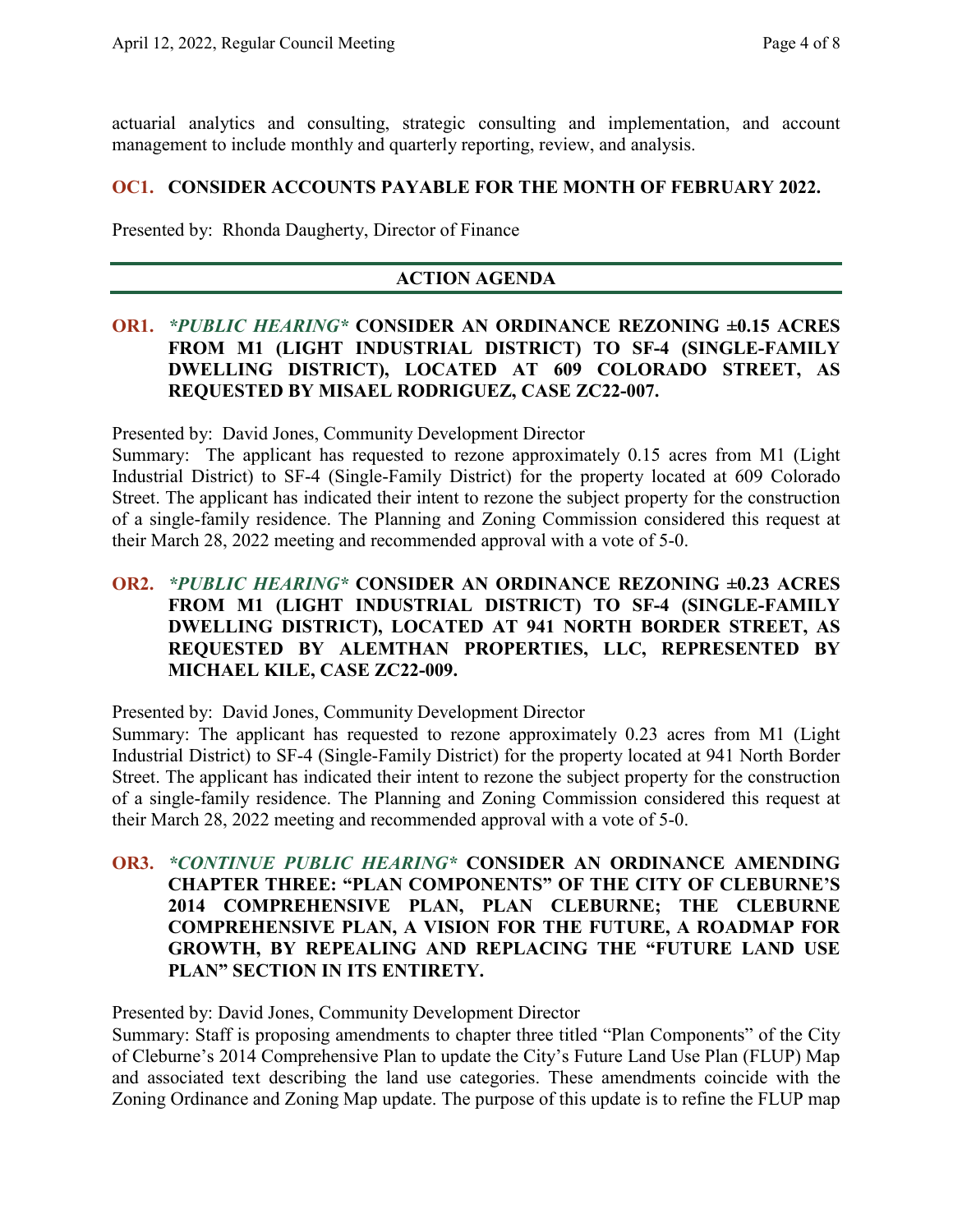and text to provide guidance and reflect current conditions to make better-informed decisions when updating the Zoning Map.

The Future Land Use Plan (FLUP) is a high-level, 30,000-foot view of the City and serves as a comprehensive blueprint of Cleburne's vision for its future development pattern. The FLUP has two components: A Map and Land Use Categories.

The FLUP Map designates various districts within the City for particular land uses, such as residential, commercial or industrial. It is essential to note that the FLUP Map is not a Zoning Map, which legally regulates specific development requirements on individual pieces of land. Rather, the FLUP Map is a tool that is utilized when determining if a rezoning request is compatible with the district and neighborhood in which it is located.

The FLUP Categories designate the types of development and uses that are considered compatible within each district as depicted on the FLUP Map and the context to which the uses are best suited. The FLUP Map and Land Use Categories work in harmony to provide the City with policy guidance to make future development decisions that responsibly allocate resources and maintain the character of Cleburne.

Council previously voted to continue the public hearing for this item on November 9, 2021, February 8, 2022, and March 8, 2022. The Planning and Zoning Commission voted at their October 25, 2021 meeting to recommend approval by a vote of 6-0.

## **OR4.** *\*CONTINUE PUBLIC HEARING\** **CONSIDER AN ORDINANCE AMENDING TITLE XV: LAND USAGE, OF THE CODE OF ORDINANCES OF THE CITY OF CLEBURNE, BY AMENDING CHAPTER 155: ZONING, AND BY REVISING THE ZONING DISTRICT MAP OF THE CITY OF CLEBURNE.**

Presented by: David Jones, Community Development Director

Summary: Staff is proposing amendments to Chapter 155 titled "Zoning" of the City of Cleburne's Code of Ordinances, including the Zoning District Map, to comprehensively revise the city-wide development regulations that shape the future growth of the City.

The Zoning Ordinance is the section in the Code of Ordinances that regulates the development and use of property within the City. Zoning is use-based and determines appropriate uses for a property such as a residential subdivision or a commercial business. Zoning is also regulatory and determines site design standards including parking, landscaping and building placement on the property.

The City last updated the Zoning Ordinance in its entirety over twenty-five years ago in 1996. Since that time, Cleburne has experienced significant growth, evolving into the city it is today. The current Zoning Ordinance is outdated and inconsistent with the vision and goals set forth in the City's Comprehensive Plan.

The City, through a strategic and community-based process, has spent the past two years revising its Zoning Ordinance and Zoning Map to reflect both current and projected market and neighborhood conditions, as well as incorporate best practices for development regulations. These regulations serve as a tool to maintain and enhance the character of the community; promote and protect the public health, safety, and welfare of Cleburne; conserve property values; promote orderly growth; and encourage appropriate investment of land and structures throughout the City.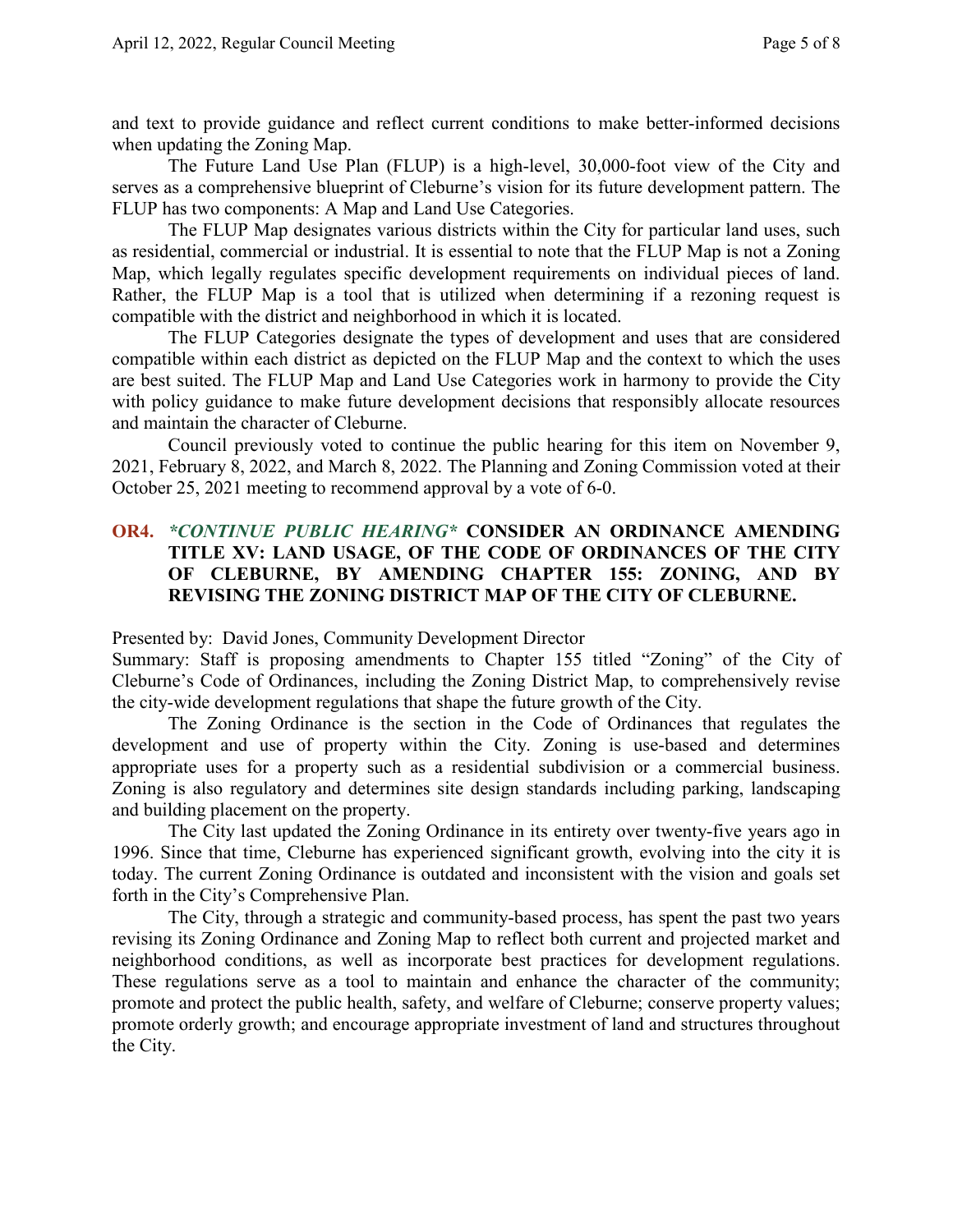Council previously voted to continue the public hearing for this item on November 9, 2021, February 8, 2022, and March 8, 2022. The Planning and Zoning Commission voted at their October 25, 2021 meeting to recommend approval by a vote of 6-0.

## **RS6.** *\*PUBLIC HEARING\** **CONSIDER A RESOLUTION RENAMING THE COMMUNITY PERFORMING ARTS CENTER (CPAC) LOCATED IN THE CLEBURNE CONFERENCE CENTER, A CITY OWNED FACILITY LOCATED AT 1501 WEST HENDERSON STREET, IN HONOR OF RICHARD "DICK" HELMCAMP.**

#### Presented by: Ivy Peterson, City Secretary

Summary: Richard "Dick" Helmcamp, was a community icon for his contribution in the arts as band director at Cleburne High School. As Director, he transformed the program with the creation of the Golden Pride of Cleburne High Band that became an award winning high school band. After his retirement, he continued to contribute to the community by his participation with the Carnegie Players theater group. Mr. Helmcamp passed away this year, but his contribution and legacy will live on through many generations.

In accordance with the City's policy for renaming facilities, a public hearing notice was published in the local newspaper on March 26, 2022.

## **OR5. CONSIDER AN ORDINANCE AMENDING THE ANNUAL BUDGET FOR FISCAL YEAR OCTOBER 1, 2021 TO SEPTEMBER 30, 2022 (#5) BY APPROPRIATING \$76,835 FROM FUND BALANCE RESERVES IN THE GENERAL FUND FOR COSTS ASSOCIATED WITH THE PURCHASE OF CONSULTING SERVICES FOR ENTERPRISE RESOURCE PLANNING SOFTWARE SELECTION.**

Presented by: Rhonda Daugherty, Director of Finance

Summary: In anticipation of the upcoming Enterprise Resource Planning (ERP) system selection and replacement, the city intends to utilize consulting services with a needs assessment, Request for Proposal (RFP) preparation, vendor selection, and contract negotiation for an ERP System. This would result in an increase to the appropriations in an amount of \$76,835.

The proposed additions to the General Fund appropriations will be funded from fund balance reserves, increasing total adopted expenditures from \$44,084,203 to \$44,161,038.

### **RS7. CONSIDER A RESOLUTION AUTHORIZING AN AGREEMENT FOR CONSULTING SERVICES FROM SCIENS, LLC FOR ENTERPRISE RESOURCE PLANNING (ERP) SOFTWARE SELECTION IN AN AMOUNT NOT TO EXCEED \$76,835.**

Presented by: David Raybuck, Director of Information Technology

Summary: The City uses Incode software for an Enterprise Resource Planning (ERP) system used for accounting, financial reporting, payroll, cash collections, personnel tracking, utility billing, municipal court management, and several other critical functions. Incode was implemented in 1999, and it no longer meets the City's growing needs. ERP replacement projects are large, complex, and too risky to take on without the assistance of an experienced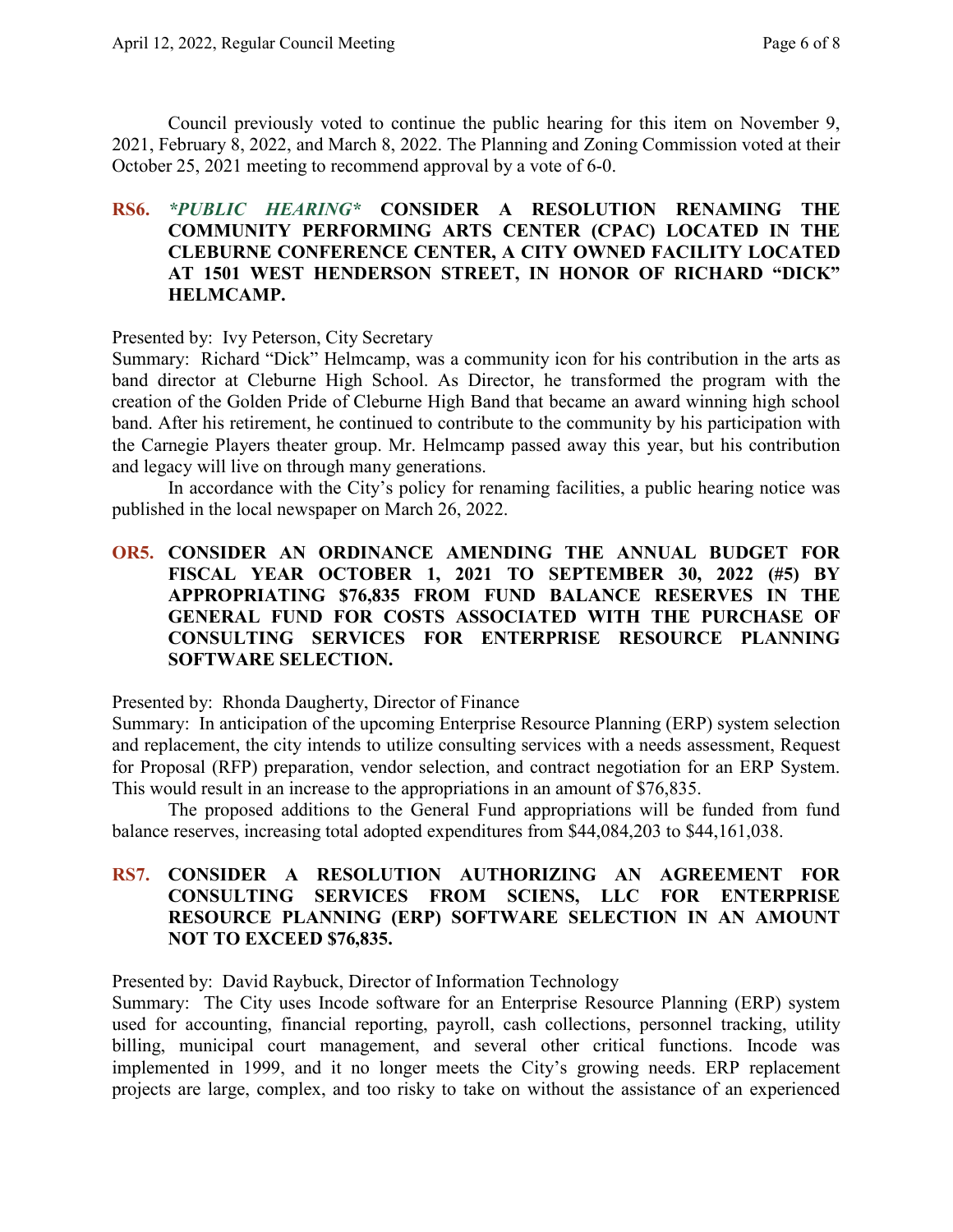firm that specializes in this area. After evaluating multiple firms, staff recommends Sciens, LLC to assist with needs assessment, Request for Proposal (RFP) preparation, vendor selection, and contract negotiation for an ERP System at a cost not to exceed \$76,835, which includes a 10% contingency of \$6,985. The procurement of these services will utilize TIPS contract 200105 to meet competitive purchasing requirements.

### **RS8. CONSIDER A RESOLUTION AUTHORIZING A FOUR-YEAR LEASE PURCHASE AGREEMENT WITH GOVERNMENT CAPITAL CORPORATION TO PROVIDE GOLF CARTS UTILIZING CLUB CAR FOR THE CLEBURNE GOLF LINKS IN AN AMOUNT OF \$632,100.**

Presented by: Aaron Dobson, Director of Parks & Recreation

Summary: Government Capital Corporation will provide 78 Club Car golf carts, one beverage service cart, and one carry-all range picker vehicle. This lease-purchase agreement has been competitively bid per Omnia Partners #EV2671-01 to ensure competitive purchasing requirements have been met.

Utilizing a lease-purchase agreement, in which the City receives title during the lease term, will eliminate the cost associated with property taxes. Structuring the final payment to include both the portion for the last year's equipment usage, as well as the residual value, preserves the integrity of the tax-exempt status of the interest income.

Upon the last payment, the City, with a repurchase agreement directly with the vendor Metro Golf, an authorized dealer for Club Car, will have two options The City may keep the equipment by making the final payment in total, or the City may return the equipment to the vendor under the terms of the repurchase agreement with Metro Golf (\$280,000). This would be accomplished by the City exercising their option for the repurchase of the equipment in the stated price in the agreement. Under this option, the City would still be responsible for the full payment amount. However, if the City decides not to keep the equipment, the net cost to the City would be the difference between the final payment amount less the proceeds under the repurchase agreement. The current interest rates, financed amount, monthly payment, and residual payment are subject to market changes. Carts are estimated to be delivered within 12 to 18 months.

### **RS9. CONSIDER A RESOLUTION AUTHORIZING AN EXTENSION OF THE AGREEMENT WITH EZ-GO TO PROVIDE GOLF CARTS FOR THE CLEBURNE GOLF LINKS FOR AN AMOUNT NOT TO EXCEED \$86,754.60.**

Presented by: Aaron Dobson, Director of Parks & Recreation

Summary: Due to manufacturing and shipping delays, new carts are unavailable for immediate delivery, and the estimated receiving date is April 2023. The current lease with EZ-Go is set to expire in June of 2022. An extension of the contract is required to maintain a quality of service for our Golf Links guests. Monthly payments for carts is \$7,755.46 for ten months resulting in \$77,554.60. Additionally, the vendor passes on property taxes estimated to be \$9,000. The existing lease agreement was competitively bid utilizing BuyBoard contract #447-14.